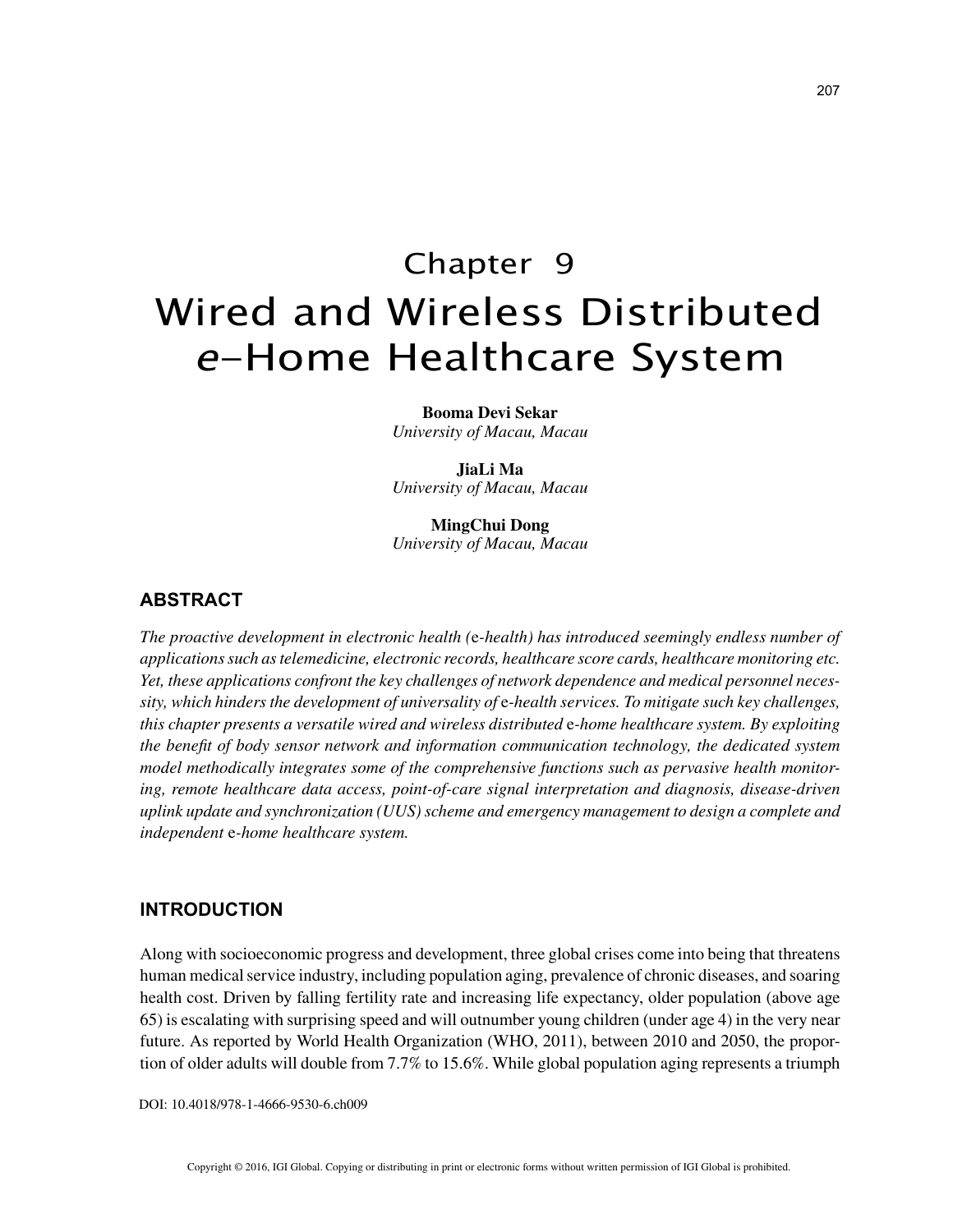of medical, social, and economic advances over diseases, it also presents tremendous challenges to the society and healthcare services. What's more, such demographic changes result in inevitable increase in the prevalence of chronic diseases or non-communicable diseases (NCDs). As the leading cause of fatality throughout the world, according to Mathers and Loncar (2006), NCDs take up 63% among the total deaths and the aged-related NCDs mortality is projected to rise to 69% in 2030. Among the four main types of NCDs, cardiovascular disease (CVD) is prevalent and closely linked with aging population. According to the survey conducted by WHO in 2008, 17 million, which represents 30% of global deaths, were due to CVD and it is estimated that by 2030, this could further increase to 23 million. To effectively prevent the mortality rate due to CVD, early detection and timely treatment would be the ideal choice. However, this imposes huge burden on the medical personnel during long-term monitoring and diagnosis. To make things worse, the cost of healthcare service is increasing continuously and outpaces economic growth in gross domestic product (GDP). As revealed by the third national health survey by Liu et al. (2007), during 1998–2003 the annual increase of healthcare expense was 11.8% whilst the average income of people in rural areas increased by only 2.4% annually during the same period. The skyrocketing health cost not only prevents lot of people from seeking for early medical care, but also brings about large disparities in service quality and accessibility among different income groups and between rural and urban populations (Powell, 2005).

Therefore, in view of demographic and epidemiologic needs and escalating expenditure of the current healthcare system, improving healthcare service is a top priority issue throughout the entire world. Targeting at developing long-term, low-cost, sustainable, and accessible healthcare service, practical enactment of taking preventive measures in the traditional healthcare environment has always been a challenge. Thus, exploiting the advancement of multiple key technologies including information & communication technology (ICT), mobile technology, wireless body sensor networks (WBSN), intelligent technology etc., research over the past decade has focused on improving the quality, safety and efficiency of healthcare services by creating an electronic healthcare (*e*-healthcare) environment. With the aim to provide healthcare to anyone, anytime and anywhere, the development of *e*-healthcare has not only improved the convenience and quality of healthcare services towards patients and healthcare consumers, but also has drastically facilitated medical personnel to pursue early detection and diagnosis of various pathologies. In realizing the vision of *e*-healthcare systems, there exist numerous technical and non-technical challenges. Here, some of the crucial requirements and challenges are listed as follows.

- 1. **Privacy and Security:** Since wireless/wired transfer of biomedical signals and pathological information are concerned in *e*-healthcare systems, user privacy should be guaranteed to avoid malicious and illegal abuse. Security of the entire system, WBSN, and wireless/wired network is of great significance (Kara, 2001; Zhang et al., 2002);
- 2. **Reliability:** To ensure the successful message transfer between healthcare consumers and providers, reliability of the networks should be strictly controlled with low error tolerance. Particularly for wireless network, robust infrastructure and protocols are demanded to support the reliability and quality of wireless communication (Varshney, 2007);
- 3. **Patient Engagement:** Taking into consideration of various users with varying education level/ knowledge, an accessible *e*-healthcare system with user-friendly operations and comprehensible functions are desired. Especially for elder population who have very little interests in accessing state-of-the-art technologies, the key challenge allies on effectively engaging them to properly use such systems (White et al., 2006);